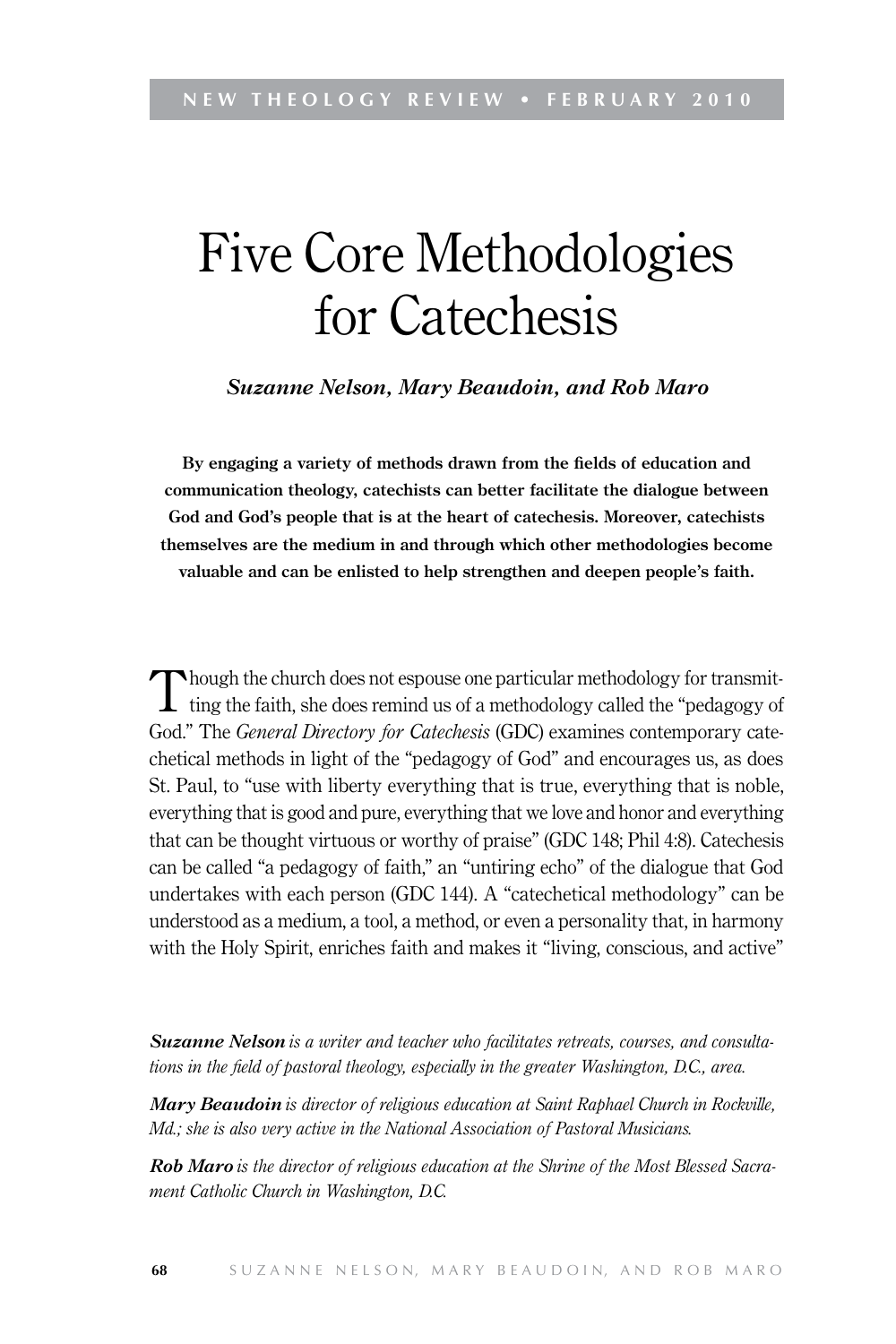(*General Catechetical Directory* 17). In this article, we distill and summarize five core methodologies from the fields of education and communication theology and apply them to general catechesis.

In the past, many educators have relied heavily on the verbal/linguistic and logical/mathematical types of intelligence, but in recent years they have been encouraged and trained to use methods that will engage the whole range of types of intelligence and interest. In 1983 Howard Gardner, professor of education at Harvard University, published his theory on multiple intelligences and underscored the need to expand educational methodologies in order to engage the various types of "intelligence": verbal/linguistic (word smart), logical/mathematical (reasoning and number smart), visual/spatial (picture smart), bodily/kinesthetic (body smart),

musical/rhythmic (music smart), interpersonal (people smart), intrapersonal (self smart), and naturalistic (nature smart) (see Gardner; Armstrong and Armstrong 1994). It is increasingly clear that for effective catechesis to happen we need a comprehensive tool kit of methodologies and we need to engage catechists in using all of them and engage learners by using all of them.

One bridge between educational and catechetical methodology may be the emerging field of communication theology, which brings together the principles of communication theory and theological understandings of revelation. At its root, the word *communication* implies the creation of a kind of "common living space" and the exchange of "gifts" (see Eilers and Eilers 2004). God seeks such communication with us where we are, and the gift exchanged is God's own self in Jesus. We experience this communication in liturgy, in sacraments and in loving actions, including the actions of teaching and learning that we generally call "catechesis."

*Communication theology urges us to probe our cultural context and find ways to dialogue with it in order to do catechesis in its midst.*

Communication theology urges us to probe our cultural context and find ways to dialogue with it in order to do catechesis in its midst. Robert Leavitt revisits Jürgen Habermas's theory that there are three classes of human knowledge and each one is grounded in and controlled by a specific human interest. "1) Scientifictechnical knowledge is guided by an *instrumental interest* in controlling and manipulating reality; 2) humanistic knowledge is shaped by a *communicative interest* in understanding human nature; 3) socio-critical knowledge is motivated by an *emancipatory interest* in overcoming ideologies and distorted communication" (Leavitt, 70–71). Leavitt suggests that reflecting on technology, tradition, and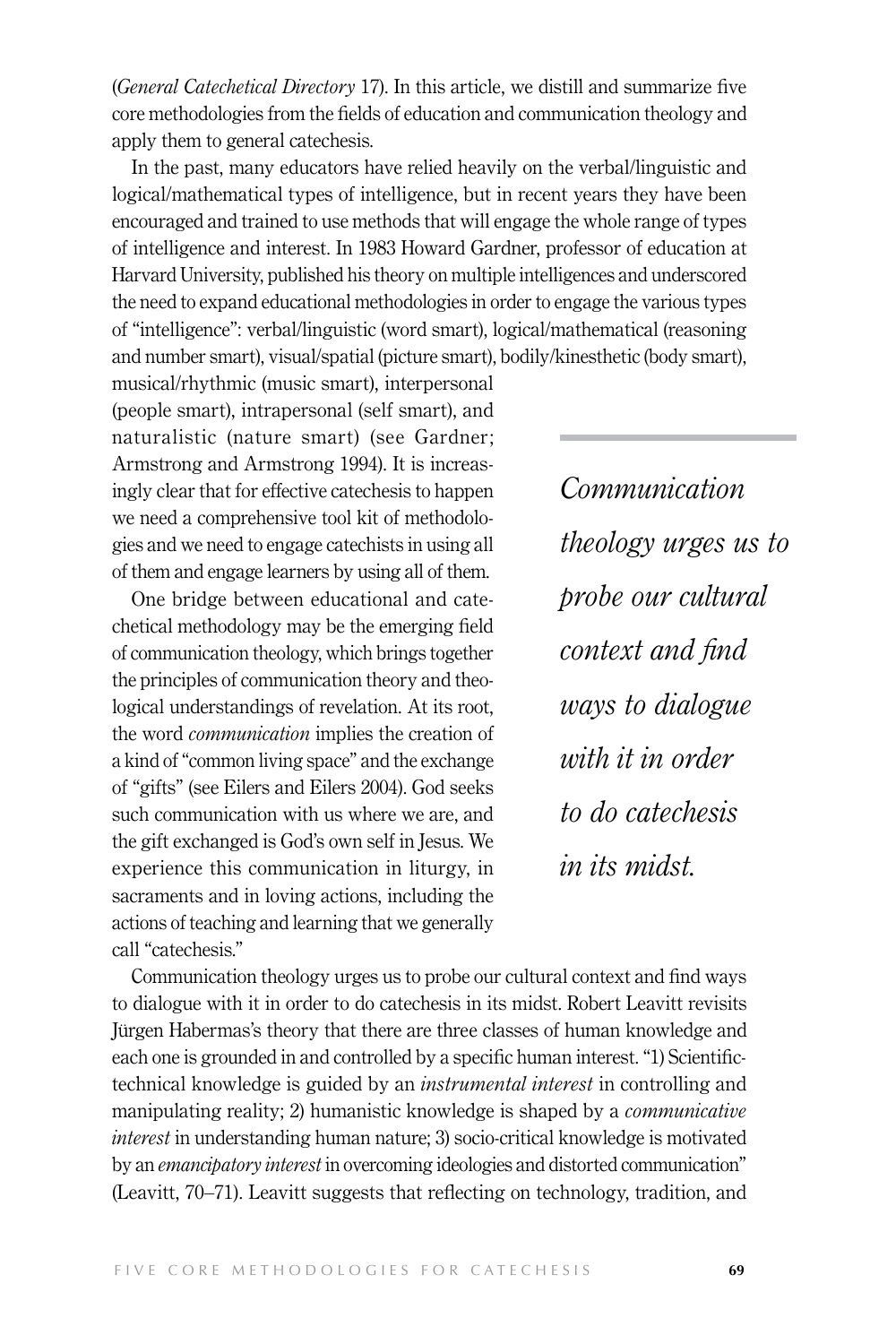emancipation is one way to appreciate the different challenges culture poses for ministry of the Word today (Leavitt, 70–71). We propose here that effective catechesis requires attention to the interests and aptitudes of the learner and the influence of culture, in combination with the skillful use of technology, awareness of tradition, and action that fosters emancipation. The catechetical methodologies discussed in this paper are presented as a foundation on which to base more research and discussion. The five core catechetical methodologies discussed here are: storytelling, critical thinking, art and environment, service, and the person of the catechist.

## *Storytelling*

*All these things Jesus spoke to the crowds in parables. He spoke to them only in parables, to fulfill what had been said through the prophet: "I will open my mouth in parables; I will announce what has lain hidden from the foundation of the world."* (Matt 13:34 NAB)

Jesus often told short stories in combination with other methodologies, such as critical thinking, environment, and his own personal actions, so that the story would lead the listener to a new insight about God, break open a truth, or spark a desire to change. The methodology of storytelling takes a great variety of forms, including direct narration, role playing, dramatic reading, comedy, creative writing, autobiography, biography, mime, faith sharing, musicals, original parables, and myths. Stories are told through many types of media, e.g., videography, television newscasts, film clips, email, YouTube, Podcasts, and Blogs, to name a few.

No matter where the story comes from or what shape it takes, a catechist will use it skillfully to move the listener to deeper faith. (Listening skills may also need to be taught.) Carla Rieger, motivational speaker and expert on creative people skills in the workplace, highlights five key elements of every good story. They are easy to remember as: *Platform* (What was life like every day?); *Tilt* (What happened to change the "status quo?" Rock the boat a little.); *Consequences* ("What happens as result of the tilt? How is life affected by this?); *Resolution* (How is this new situation dealt with? It can be good or bad.); *New Platform* (What is life like "from that day on?") (Rieger).

One way to enhance one's personal storytelling skills is to look for the "surprise" insights that come from personal experience and capture them in a notebook or computer file for use later on. Classic stories in books, plays, or film are other good sources of storytelling material.

Examples of the creative use of storytelling in catechesis include: (1) Role play: Turn favorite Bible stories (i.e., parables) into a play format for the listener to read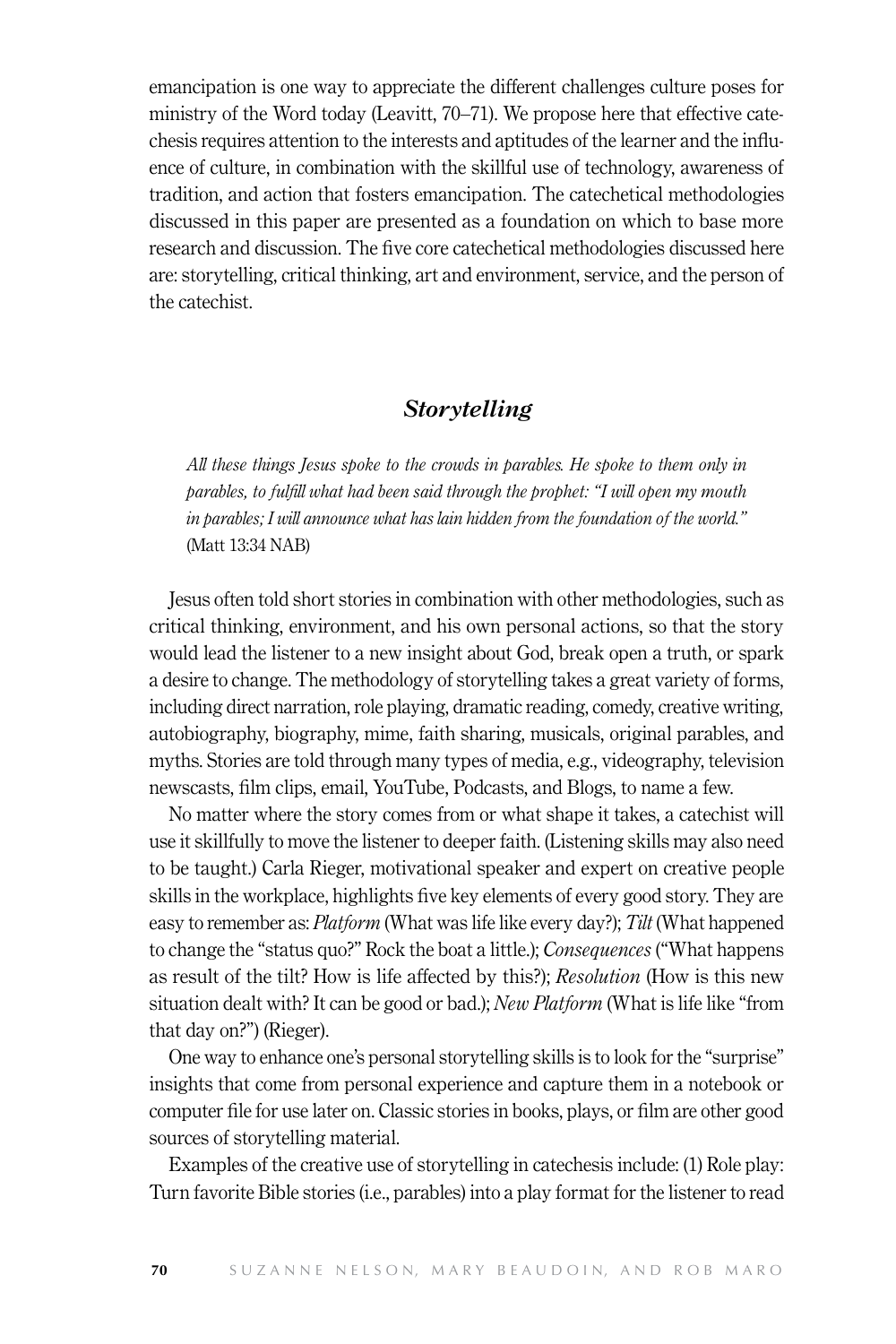and enact. This works with any age group, even adults. (2) Create a class newspaper or videotaped "newscast": Retell famous biblical stories as if they were happening today. (3) Tell modern parables: After reading some of Jesus' parables, ask the learners to create a "modern parable" using a familiar object, e.g., popcorn, cell phone, a new car, a football game. It helps to start with a common theme, e.g., "The kingdom of heaven is like a football game. . . . " (4) Faith sharing: One person at a time shares a personal story related to a theme, e.g., "calm coming after a storm." The others ("listeners") share their insights.

The effects of good stories are deep and lasting, especially when the catechist leads the learner to discover how the story illustrates God's relationship with us in some way. Sharing the stories of our lives can let the "pedagogy of God" work through these stories to transform the events of life into lessons of wisdom (GDC 139).

In fact, the need for stories is so great that they seem to create themselves. Storyteller Ursula LeGuin is quoted as saying, "There have been great societies that did not use the wheel, but there have been no societies that did not tell stories." Perhaps the most important storytelling skill of all is the catechist's ability to sense the listener's need for a particular story at a particular time.

# *Critical Thinking*

*Jesus asked them, "But who do you say that I am?" Peter said in reply, "The Messiah of God."* (Luke 9:20)

Variations on the theme of critical thinking include questioning, debates, agreedisagree discussions, interviews, group problem solving, theological reflection, Bible study, pretests and post tests, case studies, and more. Here are some specific applications of critical thinking as a catechetical methodology using dialogue, debate, and questioning.

### *Dialogue*

Dialogue is a particular style of "discussion." Used in catechesis, it stimulates participation and opens people to the "dialogue of salvation" that God continues to have with people (Paul VI, 72; Pontifical Council 9, 10). During formal catechesis, dialogue can take many forms and can be used with a large group, small groups, or one-on-one. It can be woven into panel discussions, agree-disagree discussions (physically move to position on a continuum line), brainstorming, and case studies or current events articles followed by discussion. A skillful catechist can incorporate inductive and deductive reasoning, proclamation of the catechetical message, and the personal experience of the learners (GDC 150, 151).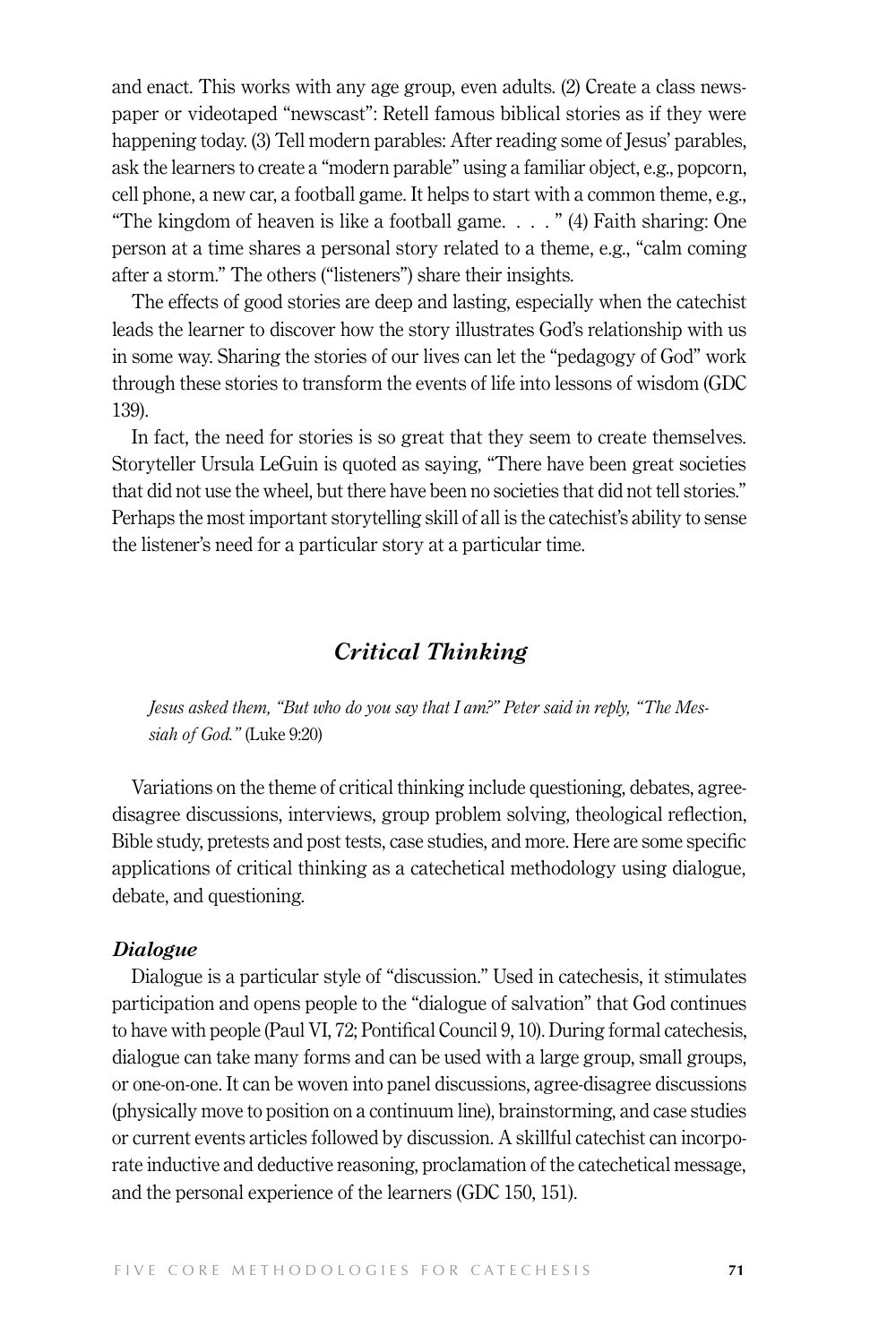## *Debate*

Debate can be used to raise awareness of controversial contemporary topics in the light of Christ's teaching. Two or three debaters form a team to represent each side of the question. After each person has used the set time to present the topic, they then use a set time to "rebut" points stated by the other team. Next, the discussion is opened to the whole group. Catechists need to construct debate statements carefully, avoiding statements that are against church teaching. For example, rather than say: "For or against: The death penalty is a moral good," instead make a statement that could be true or false, depending on the evidence gathered and presented, e.g. "For or against: The death penalty has protected innocent citizens."

### *Questioning*

Many types of questioning, including factual, convergent, divergent, and evaluative questions, as well as combinations of them, can be used to stimulate critical thinking. Questions should be stated clearly, not ambiguously, and directed to the entire group. An example of "convergent" questioning is the Socratic method that is used to develop a fuller understanding of a problem or issue. It is a "convergent" type of questioning because it generally leads to a single solution or resolution. It is usually directed by the catechist.

Since those who are being questioned need time to think, the person who asks the questions should pause for 2–3 seconds before asking someone to give an answer. This "wait-time" of 2–3 seconds can seem like a very long time to the leader of the discussion. Further, questions that foster critical thinking do not have to put a person on the spot. Avoiding "conscience questions" is important, especially in discussions about moral issues. For example, it is better to ask, "What would a person of integrity do in this case?" rather than, "What would *you* do in this case?"

As a catechetical methodology, critical thinking helps learners to explore and articulate the ways in which faith and reason are intertwined. "Though faith is above reason, there can never be any real discrepancy between faith and reason. Since the same God who reveals mysteries and infuses faith has bestowed the light of reason on the human mind, God cannot deny himself, nor can truth ever contradict truth" (*Catechism of the Catholic Church* 159).

# *Art and Environment*

*On another occasion Jesus began to teach by the sea. A very large crowd gathered around him so that he got into a boat on the sea and sat down. And the whole crowd was beside the sea on land. And he taught them at length. . . .* (Mark 4:1-2)

Environment and art can be powerful portals to the transmitting of faith if catechists are attentive to the space the sights and the sounds that surround the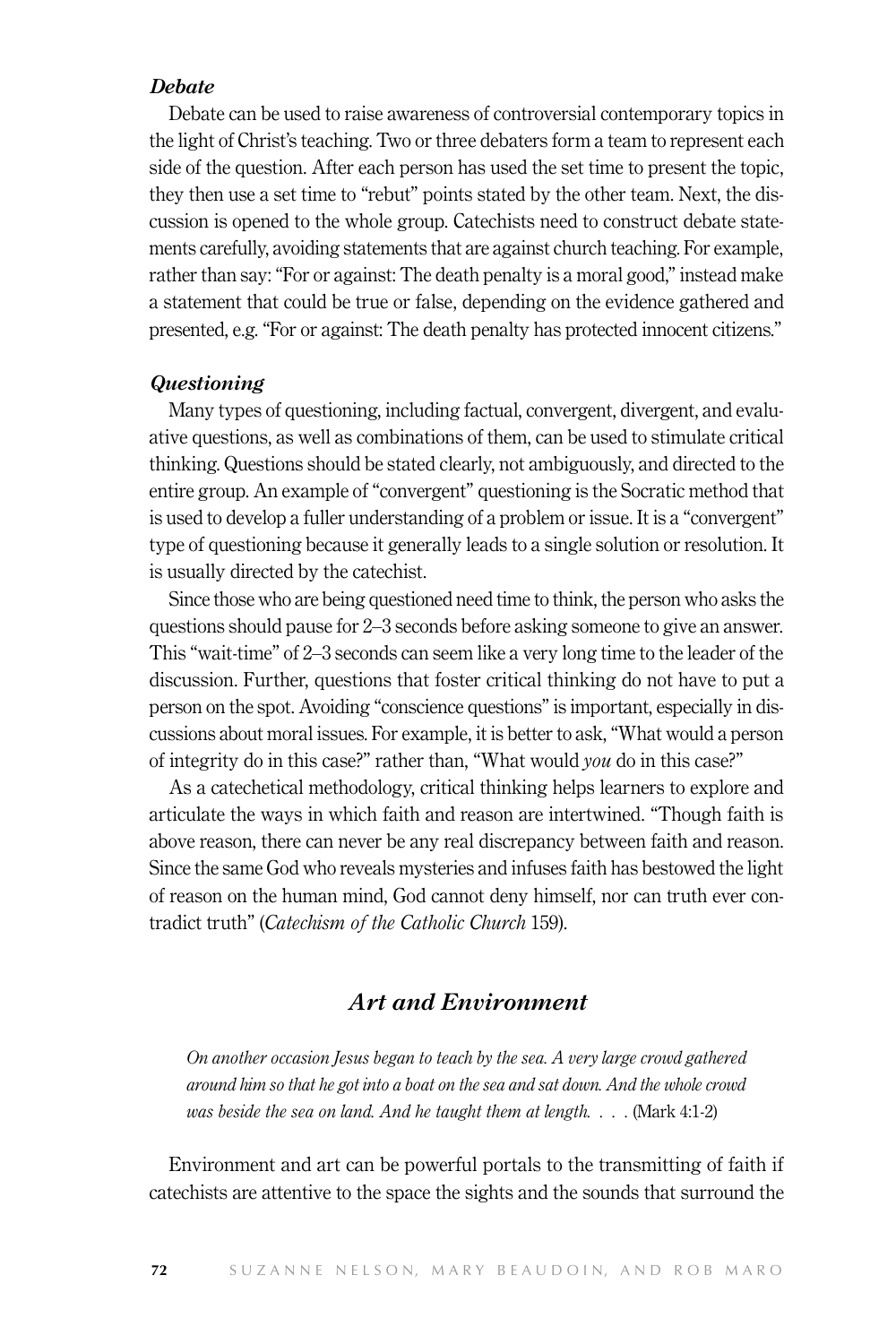learners. Catechists should not overlook any visual, aural, or tactile media, but rather use them as methods to enliven and enrich faith.

The church has long understood the power of art in transmitting faith. Consider the great cathedrals, music, and visual art that have inspired Christians for many centuries. The recent emphasis on multiple intelligences and learning styles has made us more aware of the fact that humans learn in many different and wonderful ways, including through music, dance, and art. The *Constitution on the Sacred Liturgy* makes clear the central place of the arts in our faith. "The fine arts are rightly classed among the noblest activities of human genius; this is especially true of religious art and of its highest achievement, sacred art. Of their nature the arts are directed toward expressing in some way the infinite beauty of God in works made by human hands" (CSL 122).

In theological perspective, we believe that God uses the arts to communicate with us. In turn, we use the arts to express our love for God. This "common living space" and exchange of "gifts" is the root of liturgical experience. Catechists can take cues from liturgy and its teaching styles.

The catechetical environment and all of the arts can be entry points for engaging the various types of intelligence and interests. Here are a few ways to tap into the power of the arts in religious formation: display pictures (as good artistic quality as you can find); play background music for reflection times; sing songs; play instruments; dance

*The church has long understood the power of art in transmitting faith.*

or respond to rhythm in other ways; read a poem; draw, paint, sculpt; tour your own church, or go on a field trip to visit other places of worship, share a meal; set up a "Gallery Walk" of art prints to appreciate and discuss; use symbols and sacramentals, flowers, fabrics, candles.

Use the learning space itself as a tool. Begin by arranging the space to facilitate sharing, eye contact, aural communication, ease of movement, comfort, and beauty. Create a welcoming space by asking yourself how the space makes you feel when you enter it. How will the learners feel? Be aware of air quality, lighting, ambiance, and everything that surrounds the learner. Add color and life to the space, e.g., a plant, a swatch of cloth, a painting, a sculpture, etc. Take the learners into a different area, e.g., outdoors, to the church, on a field trip. Display related art prints or art created by the learners. Set up a prayer space/corner. Have a special place to gather in front of or around as you pray together. Keep a copy of the Bible visible all the time. Direct the learners to change the items in the prayer space to reflect the liturgical year. Play reflective music. Form a musical "group." Invite learners who can play an instrument to do so. Encourage musical composition—e.g., a great amen, a responsorial psalm. Create lyrics,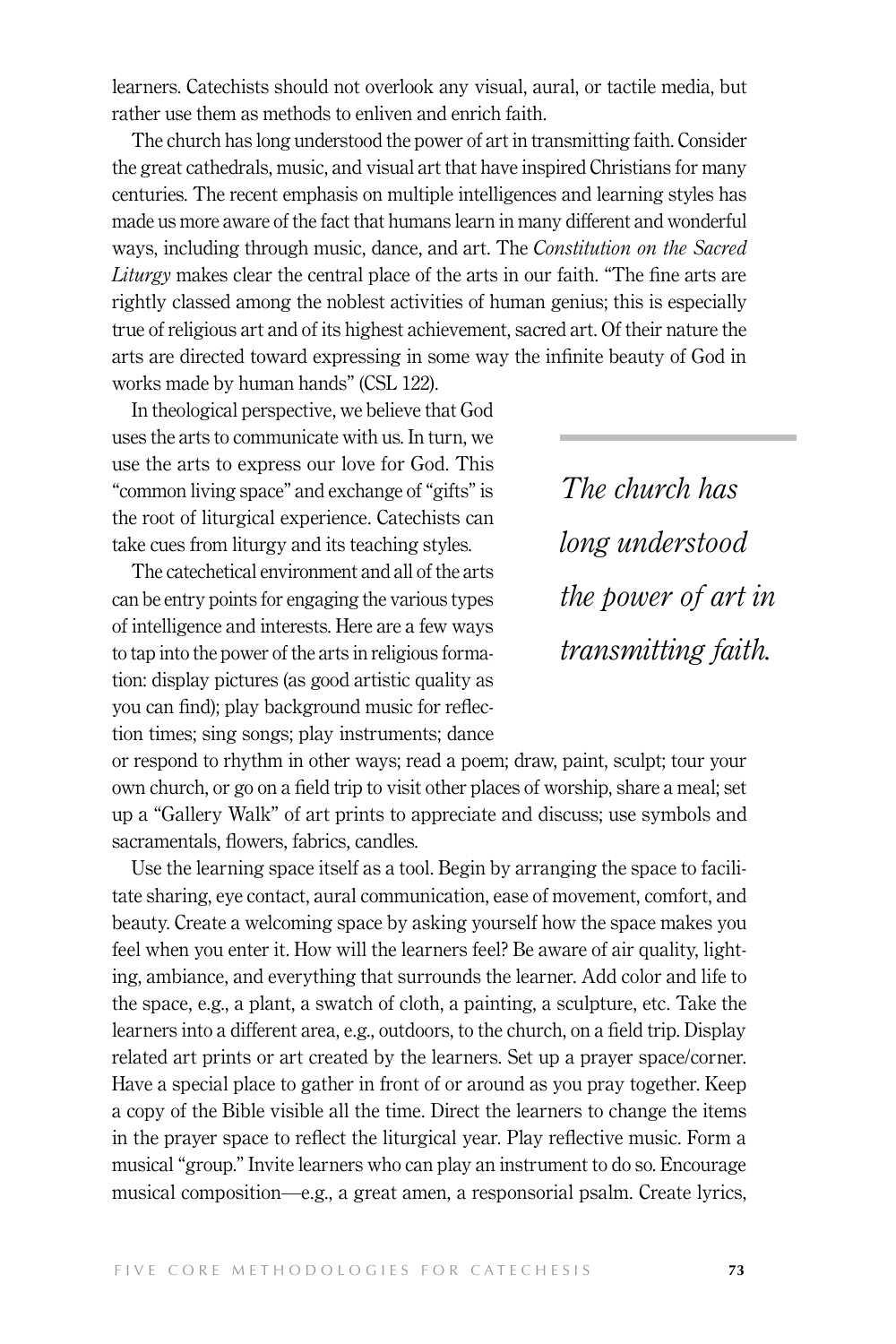spoken texts, poetry, and word chants. Invite learners to pray using dance, rhythm, voice.

These are but a few ideas to "prime the pump" of creative catechetical methodology and make the most of art and environment.

# *Service*

*What good is it, my brothers, if someone says he has faith but does not have works?* (Jas 2:14)

Many would agree that service learning has become an integral and effective component in most schools: public, private, and Catholic, as well as in parish social justice ministries. We know that people need to integrate what they learn in the classroom or in parish programs in order for it to be effective. The ministry of catechesis demands this integration in a deeper sense.

The gospels contain countless examples of this integration in the life of Jesus who, with a caring attitude, immersed himself in the community and led its focus back to God. He related to all types of people: the poor, the brokenhearted, the sick, the women at the well, and even the money changers.

The GDC is clear that people of faith cannot be passive learners. Baptism evokes a profound awareness of our call to holiness and a "livelier sense of mutual service in charity" (27). Consequently, in order for the transmission of the faith to take root and truly be effective, it must be expressed in acts of service and charity.

Today, most parishes boast a strong service component in their confirmation preparation and the RCIA process. Catholic social teaching provides a wonderful framework for creating service learning projects, designing retreats, or having thoughtful discussions in order to link gospel teaching to current life issues and discuss appropriate involvements. Some examples, based on the seven themes of Catholic social teaching (USCCB Department of Justice), are listed here:

- Life and Dignity of the Human Person. Participate in the annual Right to Life Mass and March for Life. Write letters to local government representatives asking them to promote the dignity of the human person and oppose anti-life legislation.
- • *Call to Family, Community, and Participation*. Collect items for the poor and needy; "adopt" a homeless family and send them meals.
- *Rights and Responsibilities*. Become aware of the church's impact on the local neighborhood or city by mapping the area, then researching and labeling the church's influence there. Discuss: What has been done, by whom? What still needs to be done?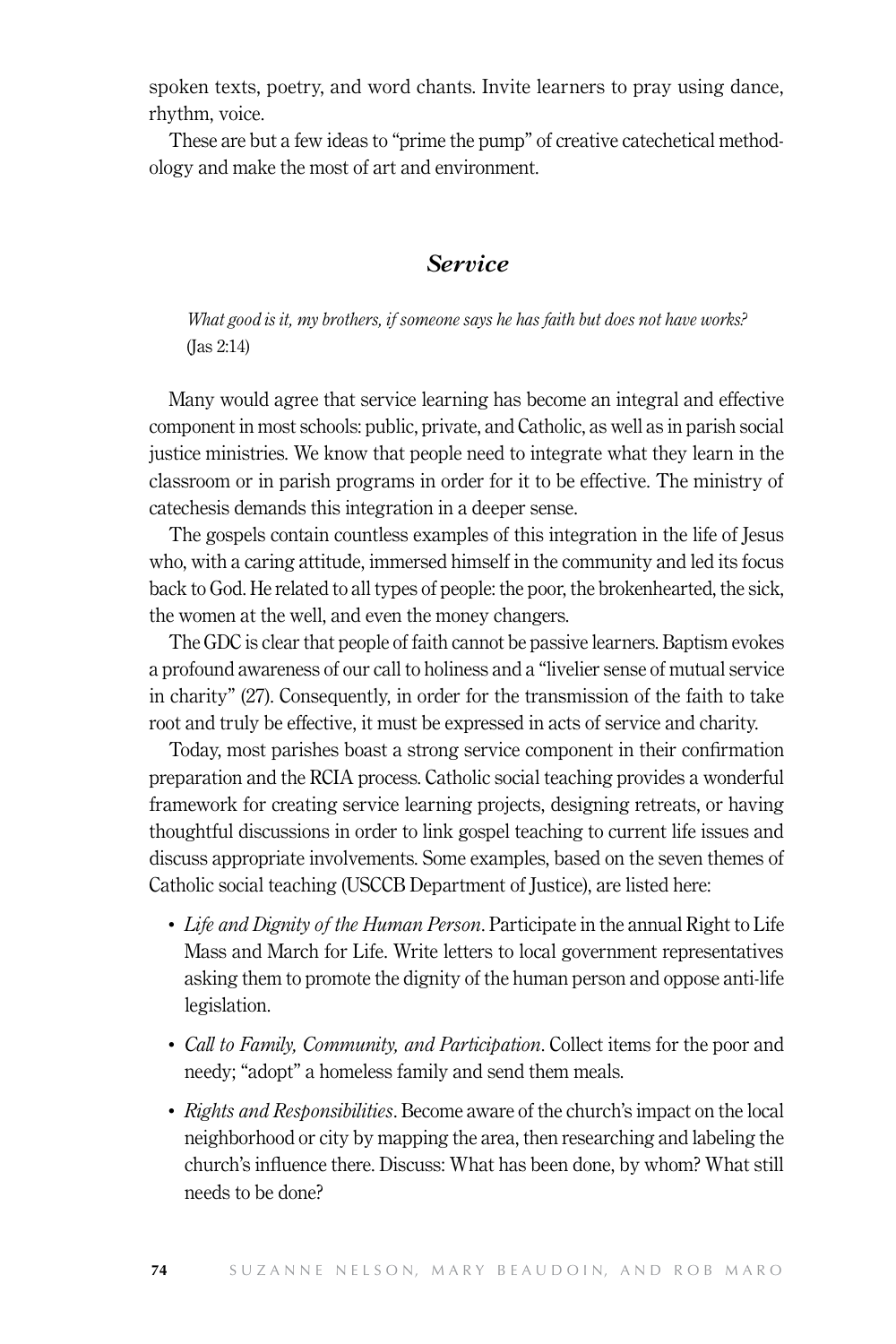- *Option for the Poor and Vulnerable*. "Hunger Banquets" are an effective way to teach students about world poverty and how they can make a difference. Teach the concept of stewardship by creating a budget and include giving a portion to the poor.
- *The Dignity of Work and the Rights of Workers*. Teach the meaning of work and discuss the connection between faith and a meaningful day's work. Call attention to the personal gifts and talents of the learners and discuss their responsibility for using them in meaningful ways.
- *Solidarity*. Various parish groups can make and send care packages to soldiers, the ill, seminarians, or those away at college.
- *Care for God's Creation*. Catechists can motivate students to recycle paper and plastic, participate in a neighborhood cleanup, use energy efficient lighting, and carpool by linking these things to the concept of God's creation.

The *General Directory for Catechesis* reminds us that catechetical pedagogy is only effective "to the extent that the Christian community becomes a point of concrete reference for the faith journey of individuals" (GDC 158). With this in mind, we view the community as a place of unique faith formation as it provides a faith-witness beyond the confines of the classroom. As members of a pluralistic culture, there is a need to find common ground. The Golden Rule is one moral norm found in all major religions (see McKenna). Jesus expressed it as, "Love your neighbor as yourself." Catholic social teaching implies that we can find common ground and exchange gifts in the Golden Rule.

Finally, an effective catechist will invite learners to reflect on their service and involvement in the community and encourage them to express their reflection in creative ways. Younger children, for example, might verbally share their experience and follow that by drawing a picture or writing a poem. Older children and adults can reflect in a journal about their experiences, concerns, hopes, and insights. They can express those insights by composing a prayer, singing a song, creating a sculpture, or even writing a book.

# *The Person of the Catechist*

*But you will receive power when the Holy Spirit comes upon you, and you will be my witnesses. . . .* (Acts 1:8)

A catechist can be called by many names: mentor, confidant, teacher, listener, prophet, mother/father, facilitator, challenger; but essentially a catechist is a "mediator who facilitates communication between people and the mystery of God" (GDC 156).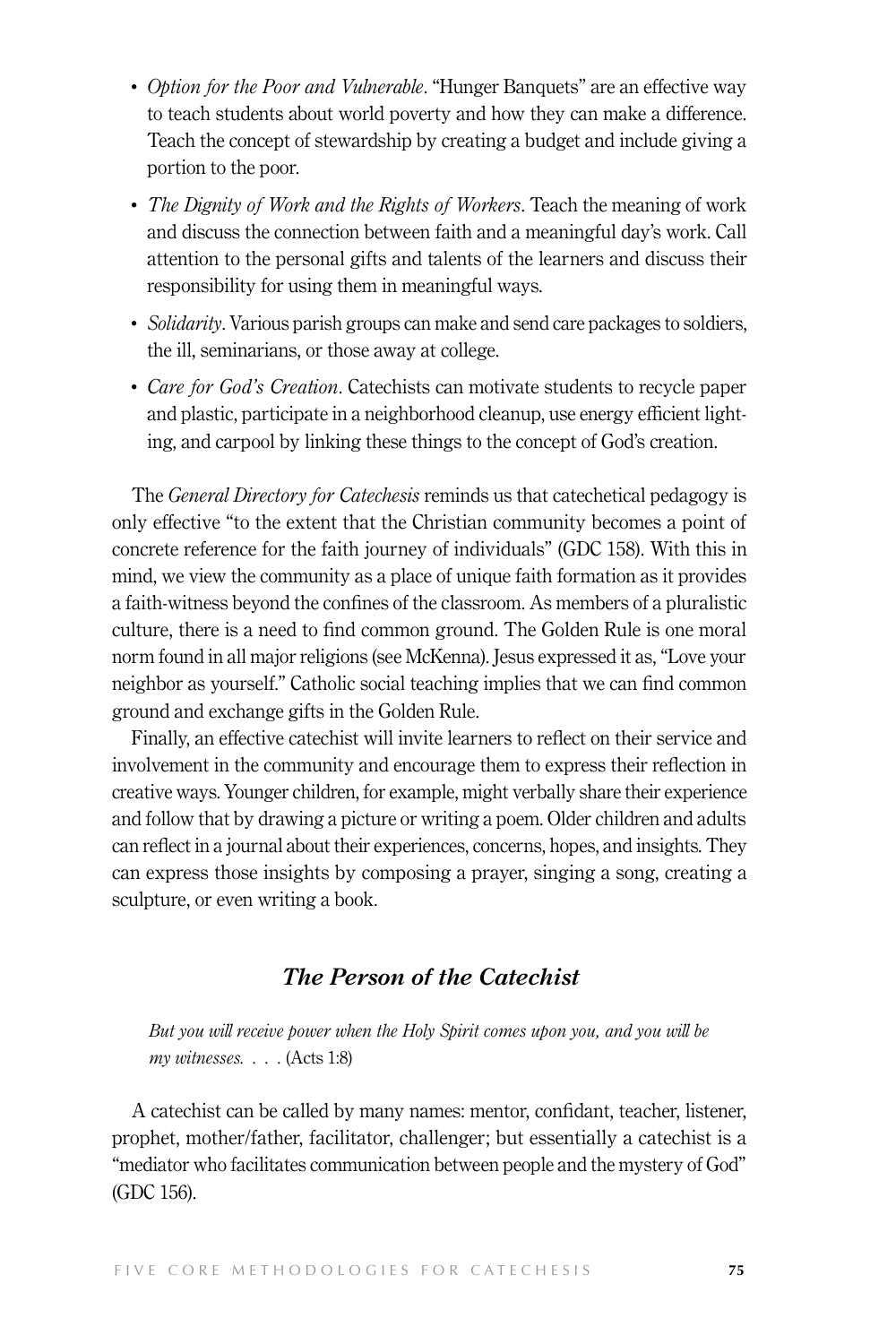Catechists, whose very presence is a kind of "methodology," are in many ways similar to good teachers. The classic "onion model" is used to describe various dimensions of a teacher. Beginning in the center, the "layers" are mission, identity, beliefs, competencies and behavior. Each layer affects the others and all of them interact with—and can be influenced by—the environment (see Korthagen). The outer two layers are the most easily observed and evaluated by others, and they do influence the inner three. The inner three "core qualities," however, greatly influence the outer two (Korthagen; Ofman).

In the 1800s, Saint Julie Billiart, patron saint of catechists, named behaviors that should be visible in a catechist. They are: prayerfulness, generosity, sacrifice, a sense of responsibility, knowledge, prudence, respect for the dignity of the individual, a sense of authority and cheerfulness (in St. John). This list is remarkably similar to current listings of "essential qualities" of teachers, e.g., empathy, compassion, understanding, tolerance, and flexibility (Tickle); a strong sense of selfworth, deep feelings of love and respect for all people, and a hunger for truth and knowledge (Stoddard).

Other behaviors and qualities of an effective catechist that might spring from these essentials are: willingness to learn and grow (humility); self-confidence in the role of catechist; accurate articulation of the content of the faith; building relationships where catechesis can happen, e.g., smiling at people, speaking to them, calling them by name, showing interest in their lives; being generous with praise and cautious with criticism.

The charism given to the catechist by the Holy Spirit, along with a solid spirituality and transparent witness of life, constitutes the soul of every method. Only the catechist's human and Christian qualities guarantee a good use of catechetical methodologies (GDC 156). The catechist is the medium in and through which other methodologies become valuable in the ministry of the Word called catechesis.

# *Fostering the Dialogue*

The heart of catechesis is a kind of dialogue between God and a person or a people, which matures so that faith becomes living, conscious, and active and the relationship with God in Christ is strengthened. A catechist, as a kind of midwife, facilitates this dialogue through the use of catechetical methodologies, along with a sense of timing and awareness of the readiness and needs of the learners. Each of the core methodologies described here takes on various forms in various cultures and among people with different interests and learning styles. *Storytelling* has a wider audience than ever before. As Frances Forde Plude, a leader in the emerging field of communication theology, reminds us, most of our stories are told today though media channels—fiction, news stories, advertising stories—and global audiences interact with these stories as they view them (see Plude). *Critical*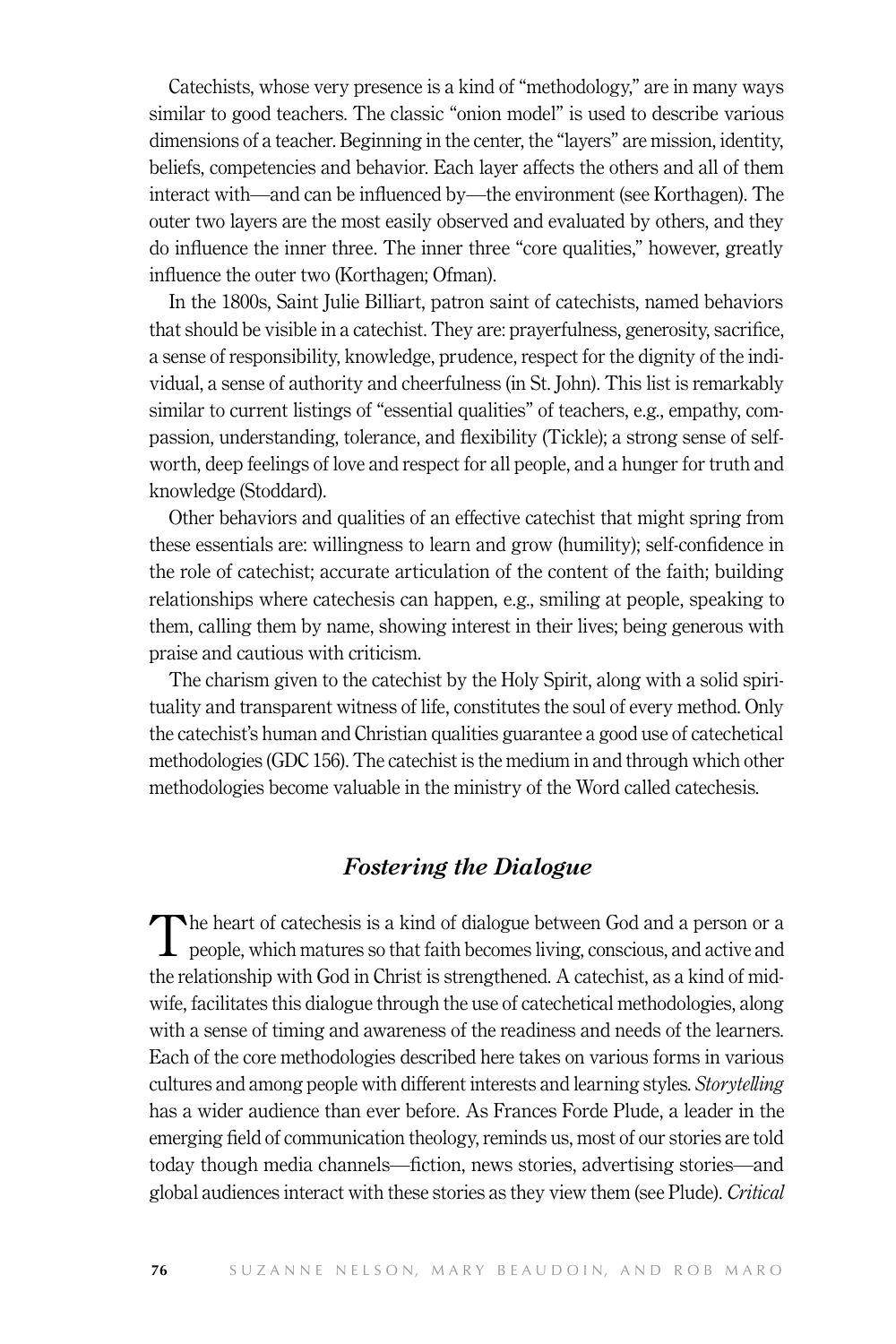*thinking* may seem to be a methodology that is jeopardized by the current speed of technology and the pace of life. Catechists may have to invent methods of critical thinking that take into account the many networks people participate in to arrive at meaning. Conference calls, e-mailing, or instant messaging may have to be a part of the process of arriving at a thoughtful conclusion in today's wired world. The core methodology of *art and environment* includes ritual and ceremony. Even a quick look at the ritual and ceremony involved in a football game or music concert reveals how important this methodology is in U.S. culture. We honor *service*, especially the spirit of giving to those who are less fortunate. Even if it is not universally practiced, service is modeled even by movie stars and football heroes. It is the catechist who develops the reasons *why* we do service. And finally the *person of the catechist*: There is an old saying, "Who you are speaks so loudly, I can't hear what you're saying." In the person of the catechist, the medium really is the message. It's important that it be the Gospel message.

# *References*

Armstrong, Thomas. *Multiple Intelligences in the Classroom*. Alexandria, VA: ASCD, 1994.

- ———. "Multiple Intelligences." http://www.thomasarmstrong.com/multiple\_intelligences .htm (accessed October 15, 2009).
- *Catechism of the Catholic Church*. 2d ed. Washington, DC: USCCB, 1997.
- *Congregation for the Clergy. General Catechetical Directory* (1971). http://www.vatican.va/ roman\_curia/congregations/cclergy/documents/rc\_con\_cclergy\_doc\_11041971\_gcat \_en.html (accessed October 15, 2009).
- Congregation for the Clergy. *General Directory for Catechesis*. Washington, DC: USCCB, 1998. Available at http://www.vatican.va/roman\_curia/congregations/cclergy/documents/ rc\_con\_ccatheduc\_doc\_17041998\_directory-for-catechesis\_en.html (accessed October 15, 2009).
- Eilers, Franz-Josef. "Communication Theology: Some Considerations." FABC Office of Social Communications. http://www.fabc.org/offices/osc/docs/pdf/Communication\_Theology .pdf (accessed October 15, 2009).

———. *Communicating in Ministry and Mission: An Introduction to Pastoral and Evangelizing Communication*. 2d ed. Manila: Logos, 2004.

- Gardner, Howard. *Intelligence Reframed: Multiple Intelligences for the 21st Century*. New York: Basic, 2000.
- Korthagen, Fred A. J. "In Search of the Essence of a Good Teacher: Towards a More Holistic Approach in Teacher Education." *Teaching and Teacher Education* 20 (2004): 77–97.